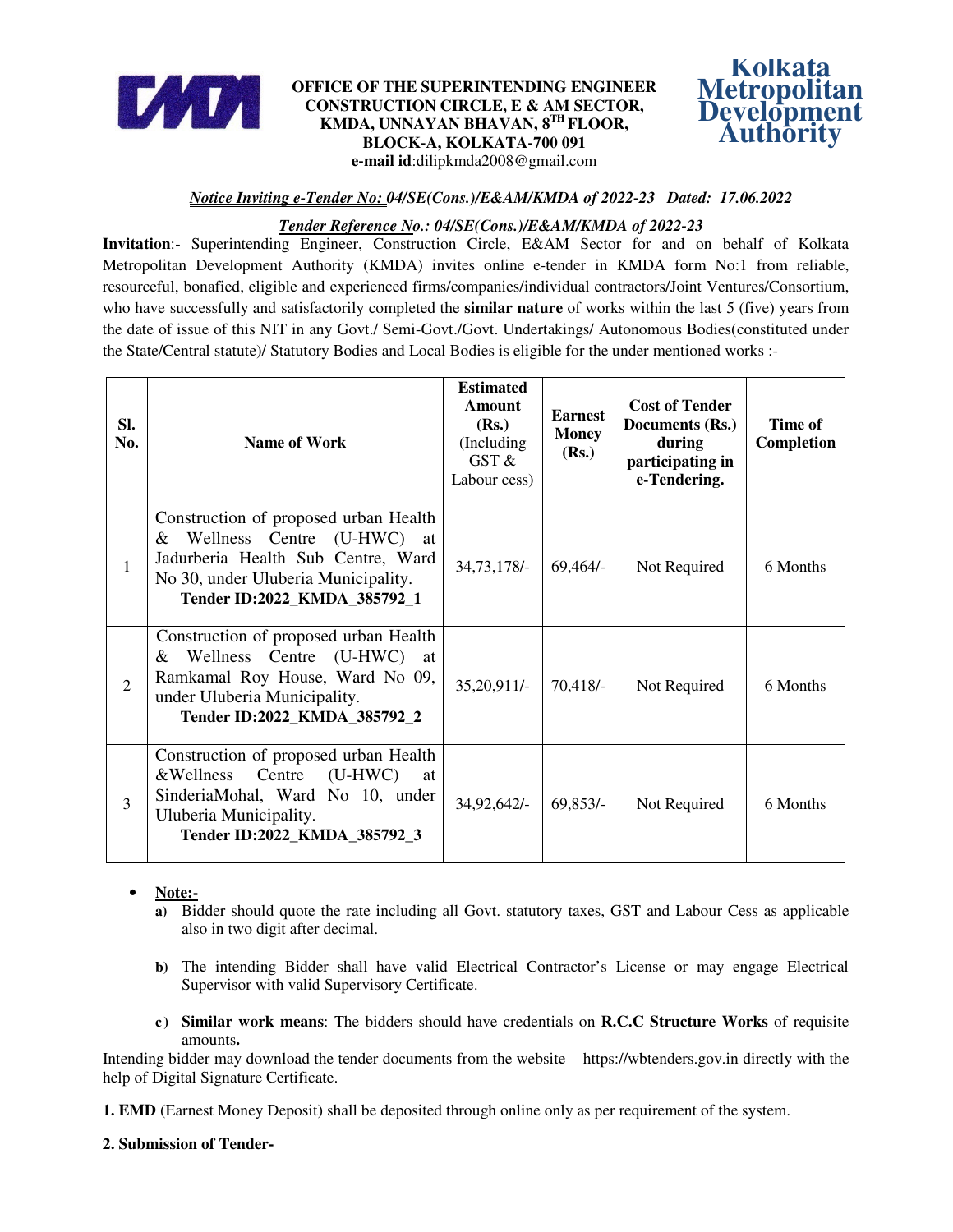**a)** Pre-qualification/Technical Bid and Financial Bid both will have to be submitted online concurrently duly digitally signed in the website https://wbtenders.gov.in as per time schedule stated herein under. Time will be reckoned as per Server Clock.

**b) The Financial Bid** of the prospective tenderers will be opened only if the tenderer qualifies in the Technical Bid. The decision of the Tender Inviting Authority will be final and binding to all concerned and no challenge against such decision will be entertained.

| 3. Time Schedule for Downloading, Uploading and Opening of Tender Documents:- |                                                               |                                    |  |  |  |
|-------------------------------------------------------------------------------|---------------------------------------------------------------|------------------------------------|--|--|--|
| a)                                                                            | Date of uploading of N.I.T. & other Documents (online)        | Date: 24.06.2022 Time: 11.00 hrs   |  |  |  |
|                                                                               | (Publishing Date)                                             |                                    |  |  |  |
| b)                                                                            | Documents download start date (Online)                        | Date: 24.06.2022 Time: 11.30 hrs.  |  |  |  |
| $\mathbf{c}$                                                                  | Documents download end date (Online)                          | Date: 08.07.2022 Time: 12.00 hrs.  |  |  |  |
| $\mathbf{d}$                                                                  | Online Bid Submission Start Date & Time                       | Date: 24.06.2022 Time: 11.30 hrs.  |  |  |  |
| $\epsilon$                                                                    | Online Bid Submission Last Date & Time                        | Date: 08.07.2022 Time: 12.00 hrs.  |  |  |  |
| f)                                                                            | Time and Date of Opening of Technical Bid (Bid will be opened | Date: 11.07.2022, Time: 12.15 hrs. |  |  |  |
|                                                                               | by the Authorized Officer)                                    |                                    |  |  |  |
| g)                                                                            | Date for opening of Financial Proposal (Online)               | To be notified later               |  |  |  |

Tender will be opened by the Superintending Engineer, Construction Circle, E&AM SECTOR, KMDA or his authorized representative in presence of tenderer or their authorized representatives who may like to be present.

## 4. **Eligibility criteria for the bidders**:-

### **a) Technical:**

 i)Intending tenderers should produce credentials of a similar nature of completed work of the minimum value of **40**% of the estimated amount put to tender during **5**(five) years prior to the date of issue of the tender notice;or

ii) Intending tenderers should produce credentials of 2(two) similar nature of completed work, each of the minimum value of **30**% of the estimated amount put to tender during 5(five) years prior to the date of issue of the tender notice; or,

iii). Intending tenderers should produce credentials of one single running work of similar nature like**,** which has been completed to the extent of **80**% or more and value of which is not less than the desired value at (i) above;

In case of running works, only those tenderers who will submit the certificate of satisfactory running work from the concerned Executive Engineer, or equivalent competent authority will be eligible for the tender. In the required certificate it should be clearly stated that the work is in progress satisfactorily and-also that no penal action has been initiated against the executing agency, i.e., the tenderer.

### **b) Financial**:-

i) **Average Annual Turn Over**–Average annual Turn Over of last 3 (Three) years, of intending bidder, should be at least 40% of the estimated value with the Individual/ Cumulative Total Project Cost applied for this NIT. For multiple applications TIA will consider up to the exhaustion limit starting from the first response.

ii) **Bank Solvency Certificate**, minimum value @ 40% (Forty Percent) of Estimated Amount or above and date of which shall not be more than  $6$  (six) months before the publication date of the e-NIT.

**c)** Scanned copy of Valid PAN issued by the IT Deptt., Govt. of India, Latest Professional Tax Paid Challan & P-TAX Enrollment Certificate, Valid income tax (For Last 3 yrs ), Valid 15 digit Goods and Services Taxpayer Identification Number (GSTIN) under GST Act, 2017, Last 3 yrs Audit balance sheet ,Credentials, Work Order, Completion Certificate, BOQ (if required), Employees PF and ESI certificates with latest challan and Registration Certificate and/or trade license of the company must be submitted duly digitally signed at desired location in the website https://wbtenders.gov.in.

**d)** The following clause shall be included in all the contracts to be executed for (i) procurement of goods and services and (b) works related contract involving supply of goods and services by contractor: "Tax invoice (s)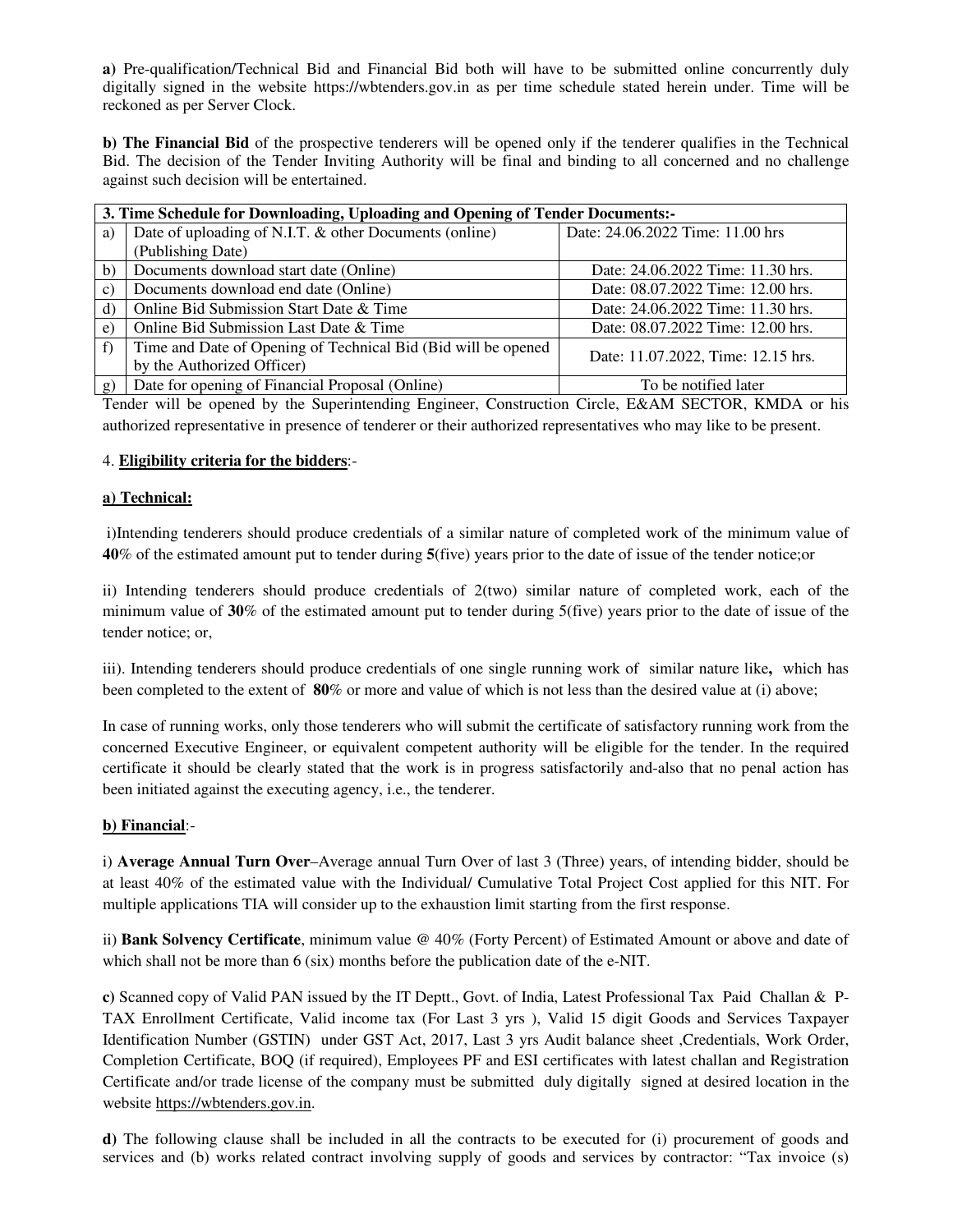needs to be issued by the supplier for raising claimunder the contract showing separately the tax charged in accordance with the provisions of GST Act,2017."

**e)** Scanned Copy of one affidavit before Notary will have to be submitted mentioning the e-NIT No: & correctness of the documents and a declaration of penalty debarment etc. faced by him under any Govt./Semi-Govt./Autonomous body (constituted under the State/Central statute)/Institution through on line at desired location.

**f)** Bidder intending to participate in more than one work shall have to furnish credential for summation of estimated amount put to tender for those works of cumulative amount. The Available Turnover and Bank Solvency should also be cumulative for multiple works.

**g)** Partnership Firm/Consortium should submit necessary deed at desired location through on lin e

**h)** Particulars regarding Joint Ventures/Consortium.

i) The lead partner must have credential and satisfactory completion of similar nature of work of completion cost not less than **50**% value of qualifying amount i.e. **50**% of the value of work under present tender.

ii)Each of the other partners shall meet individually not less than**25**% of the qualifying criteria mentioned above under any Govt./Semi Govt. Organization/Autonomous body as principal employer within last **5** (Five) years.

iii)The lead partner shall have to apply for tender on behalf of Joint Ventures/Consortium along with MoA/MoU.

iv) In case of any litigation or in the event of any default arises during the execution/contract period of the agreement, the lead partner will remain fully responsible.

v) The successful Joint Ventures/Consortium will have to submit VAT Registration,Pan Card, Trade License immediately after issuance of LOI.

vi)The lead partner shall have to apply for tender on behalf of Joint Ventures /consortium along with MOA/ MOU.

vii)In case of any litigation or in the event of any default arises during the execution/contract period of the agreement, the lead partner will remain fully responsible.

viii)Regarding joint venture /consortium all will be guided by Law cell, KMDA/ competent Authority of KMDA.

**i)Earnest Money:-** The tenderer shall have to deposit Earnest Money through online failing which the tender shall be rejected.The balance earnest money if any to fulfill 2 (two) percent of the Tender Value is to be deposited at the time of execution of formal agreement. The bidder shall have to mentioned the reference details in support of remitted RTGS/NEFT of requisite EMD against the Tender in prescribed location.

# **5.a)List of common documents shall have to be uploaded by each tenderer at the time of submission of Tender through online**:-

- i. Income Tax Return (For last 3yrs).
- ii. Audit Balance Sheet (For last 3yrs).
- iii. Valid PAN issued by the IT Deptt., Govt. of India.
- iv. Latest Professional Tax Paid Challan & P-TAX Enrollment Certificate.
- v. Valid 15 digit Goods and Services Tax payer Identification Number (GSTIN) under GST Act, 2017.
- vi. Latest Valid Registration certificate or Trade License (whichever is fitted with the work).
- vii. Scanned Copy of one affidavit before Notary will have to be submitted as per (Annexure-I) & Declaration by the tenderer as per prescribed format (Annexure-II).
- viii. EPF & ESI Registration Certificate with latest monthly (upto December 2021) contribution receipt
- ix. The average annual Turnover as per sl. No.  $4(b)(i)$ .
- x. Bank solvency certificate as per sl. No. 4(b) (ii)
- xi. Technical Credential:- Work Order, Completion Certificate & BOQ(if required) of the same work complying as per Sl 4(a) of this NIT.
- xii. Bidders desire to participate in more than one work in this e-NIT should have to upload the list of applied works with Sl. No.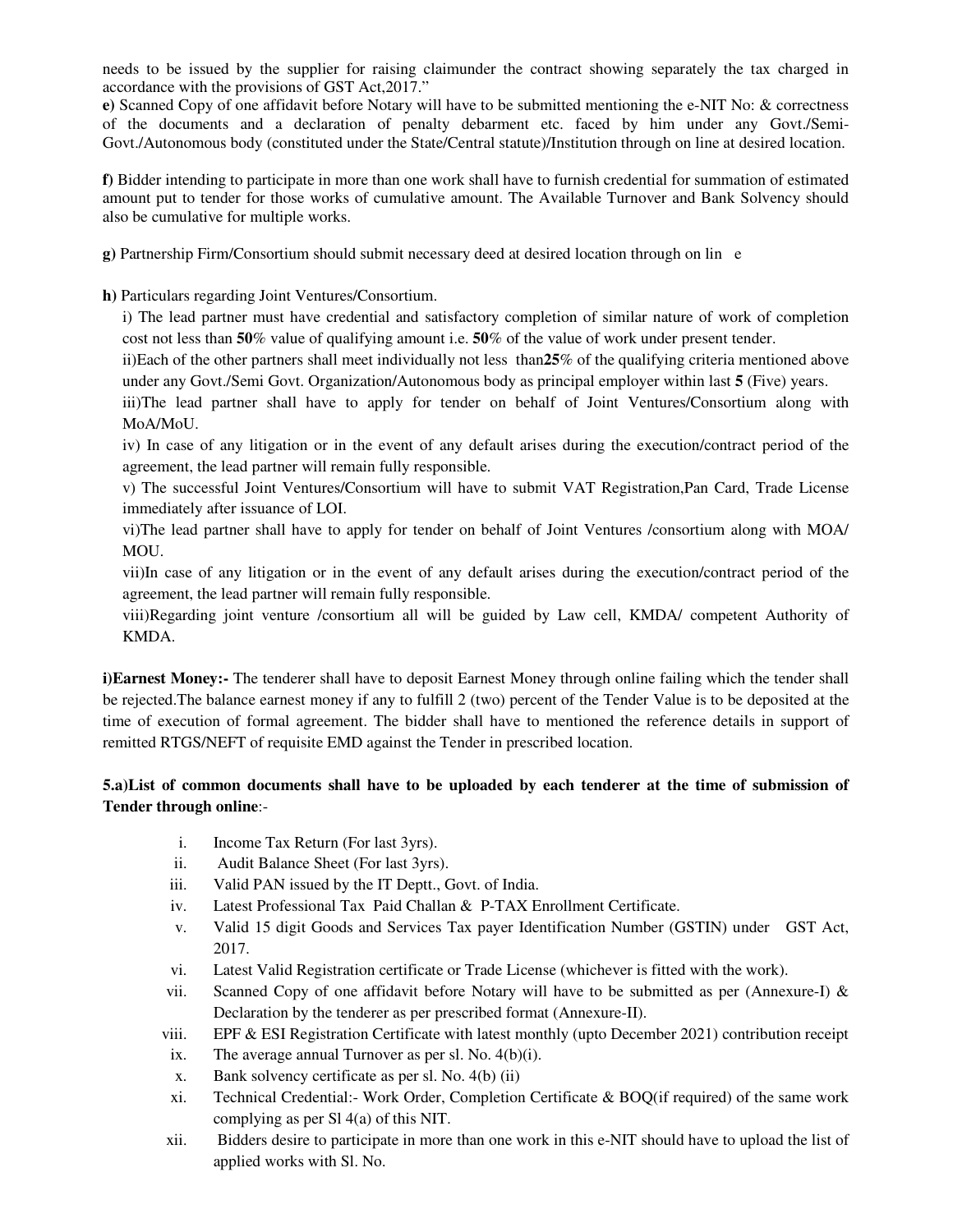## **b) List of documents shall have to upload by a Partnership Firm in addition to Sl. No. 5.a)**

i) The power of Attorney for the firm for signing the tender by a partner.

ii) Partnership Deed.

**c)** List of documents shall have to upload by a Joint Venture/Consortium in addition to Sl. No. 7.a) i) copy of MoA/MoU on a stamp paper of Rs.100.00 outlining the joint interest to work on the project and specifying the other terms of agreement.

**6. Language of Tender**:- The tender shall be submitted in the prescribed form in English. All literatures and correspondence in connection with the tenders shall be in English.

**7. Security Deposit**:**3%**Security Deposit will be deducted from gross bill value of each and every running bill and from final bill without any upper ceiling limit. Deposited **EMD** will be adjusted as part of **Security Deposit**. Refund of security Deposit will only be made after completion of works as well as defect liability period without any kind of defect/damage of the property.

**8. Additional Performance Security**:- The authenticated estimated amount put to tender is reserved with the Tender Inviting Authority (TIA). The Additional Performance Security **@10%** of the tendered amount shall be obtained from successful bidder, if the accepted bid value is **80%** or less of the estimate put to tender which is reserved with TIA. Additional Performance Security shall be equal to 10% of the tendered amount and be submitted in the form of Bank Guarantee from any Scheduled Bank before issuance of the Work Order. If the bidder fails to submit the Additional Performance Security within **seven** working days from the date of issuance of Letter of Acceptance, his earnest money will be forfeited and other necessary actions as per NIT like blacklisting of the contractor etc. may be taken. The said Bank Guarantee shall be valid up-to the end of the Successful completion of the work and shall be renewed accordingly, if required. If the bidder fails to complete the work successfully, the Additional Performance Security shall be forfeited at any time during the pendency of the Contract period after serving proper notice to the contractor.

**9. Provision of Defect Liability Period & Refund of Security Deposit:** Prospective bidders shall have to execute the work in such a manner so that appropriate service level for the stipulated construction work of the **Construction of New Building** is to be maintained during stipulated contractual period till completion and an appropriate Defect Liability Period i.e.**05 (Five) years** from the date of successful completion of the work. If any defect/ damage is found during the period as mentioned above, the contractor shall make good the same at his own expense to the specification at par with instant project work, or in default, the Engineer-in-charge may cause the same to be made good by other agency and deduct the expense (for which the certificate of the Engineer-in-charge shall be final) from any sums that may be then, or at any time thereafter become due to contractor, or from his security deposit, or the proceeds of the sale thereof, or of sufficient portion thereof or from any pending dues for any contract with KMDA . Refund of Security Deposit will only be made after completion of Defect Liability Period (DLP). However proportionate security deposit may be released after elapsing of proportionate timeas per Notification No. 5784-PW/L&A/2M-175/2017 dt. 12.09.2017 of Principal Secretary, PWD andsatisfaction of Engineer-In-Charge.

**10**. **Working Procedure**: The work comprises of Civil & Electro-Mechanical components both but the concerned Sectors of KMDA will look after their respective parts individually with their respective measurement entries, certification, approval etc. As a nodal, Civil Wing will however draw the abstract and put up for releasing of payment.

**11.Declaration:-**Bidder must have to upload and submit duly digitally signed a declaration as per prescribed format for confirmation of his awareness of the contract.

**12. Addenda/Corrigenda:**During the tenure of the tender if any addenda/corrigenda takes place that will be circulated only through the Government e-Procurement system.Contractors are to keep track of all the Addendum / Corrigendum issued with a particular tender and upload the same digitally signed along with the NIT. Tenders submitted without the Addendum / Corrigendum will be informal and liable to be rejected.